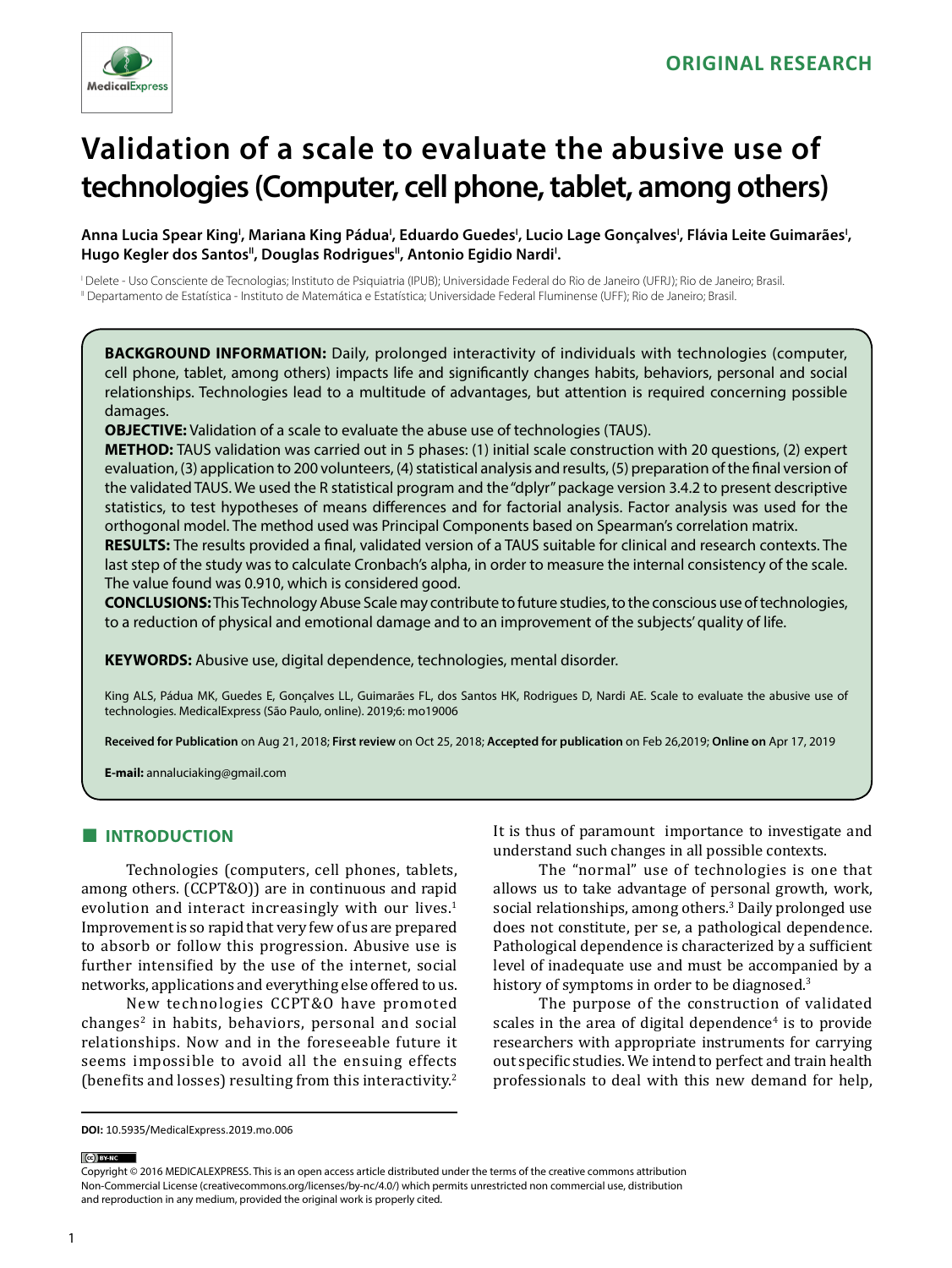namely the diagnosis and treatment of such "technologydependent" individuals who increasingly seek this kind of support.

The objective of this study is to validate a scale to evaluate the abusive use of technologies in general through a TAUS in the daily life of individuals.

# **■ MATERIALS AND METHODS**

At the time of writing, there are no specific scales for the quantitative evaluation of certain forms of abuse of digital technologies. To produce and validate any such scale, it is necessary to develop its content rigorously aligned with the subject and the objectives of the endproduct. This task must be undertaken by experts in the field: then it must be tested on volunteers and the results statistically analyzed for validity. There is no consensus to define the number of specialists who should participate in the validation of a scale; this is left to the discretion and accessibility of the researcher: the greater the number of specialists, the greater the disagreement; conversely, the smaller the number (less than 3) the greater the risk of the agreement being 100%.

Accordingly, the production, validation and testing of this scale to evaluate abuse of digital technologies was carried out in 5 phases.

- 1. Construction of an initial questionnaire scale; six specialists trained in the area of digital dependence4 were selected. Based on published studies,<sup>5,6,7</sup> they constructed a scale with 20 questions.
- 2. Evaluation of the questions by a second group of six similarly trained specialists, who analyzed the content regarding presentation, clarity, relevance and understanding. Thus, a preliminary validation was provided.
- 3. Application of the scale to 200 volunteers, divided into two groups: MAIN Group, including 100 participants with presumed abuse of technologies (CCPT&O); CONTROL Group including 100 participants with no presumed abuse of technologies (CCPT&O). For inclusion in the Main or Control groups, volunteers were previously submitted to the Internet Addiction Test (IAT) scale<sup>8</sup> The Main Group included volunteers with IAT scores  $\geq$  50, whereas the Control Group included IAT scores < 50.
- 4. Statistical analysis and evaluation of the results.
- 5. Preparation of the validated final version.

The 200 volunteers participating in the research were asked to insert values opposite each question, as follows: Never/Rarely (0 points); Often (1 point), Always (2 points). The final sum of the results obtained ranked responders as follows. no dependence - 0 to 10 points;

mild dependence - 11 to 20 points; moderate dependence - 21 to 30 points; severe dependence - 31 to 40 points. Orientations referring to each range of points was offered.

**Sample**. Volunteers included in the **TAUS** were (i) patients seen at our facility with complaints of abuse symptoms and prolonged daily use of technologies (CCPT&O). (ii) accompanying persons (iii) students, employees, any persons who agreed to participate. All were randomly recruited through posters at the institution, verbal communication from person to person and on social networks.

Factor analysis was used for the orthogonal model. The method used was Principal Components based on Spearman's correlation matrix. For data analysis we used the R statistical program, version 3.4.2. <sup>9</sup>and packages "dplyr".<sup>10</sup> "psy".<sup>11</sup> "paran"<sup>12</sup> into R.

**Inclusion Criteria.** Participants should be between the ages of 17 and 65 and have a cell phone, tablet, computer, etc. with or without internet access.

**Exclusion Criteria.** illiterate candidates and persons with some kind of mental impairment that would prevent them from using technologies.

We discarded 5 Main and 10 Control group participants. Discarded volunteers presented incomplete questionnaires, discontinued participation or lack of accompanying persons when minors. The included results were entered into a database for statistical analysis.

## **■ RESULTS**

Table 1 shows the results of the demographic statistics (age group, gender, degree of education) of the sample. For each characteristic, the absolute number of elements with the characteristic and the proportion within its group are displayed. Demographic data were collected for statistical purposes and not considered in the statistical evaluation.

**Scores for the 20 original question scale**. The mean ± standard deviation score for the Control group was  $12.71 \pm 8.42$ , while the corresponding value for the Main group was  $19.47 \pm 7.27$  The t-test of means between the two groups produced a p-value  $< 0.001$  (t-statistic = 5.820); this indicates a significantly higher level of damage in the Main group vs. the Control group. This difference ratifies, prima facie, the characteristics of the groups, mainly dependence in the main group and little or no dependence in the control group.

**Factor analysis**. The first test performed was the Bartlett sphericity test to verify if the variables are correlated with each other. In this test, the null hypothesis is that the correlation matrix, based on Spearman's correlation, is equal to the identity matrix. For the data set, a statistic equal to 1806.758 and a p-value <0.001 was found, implying that the covariance matrix is not equal to the identity.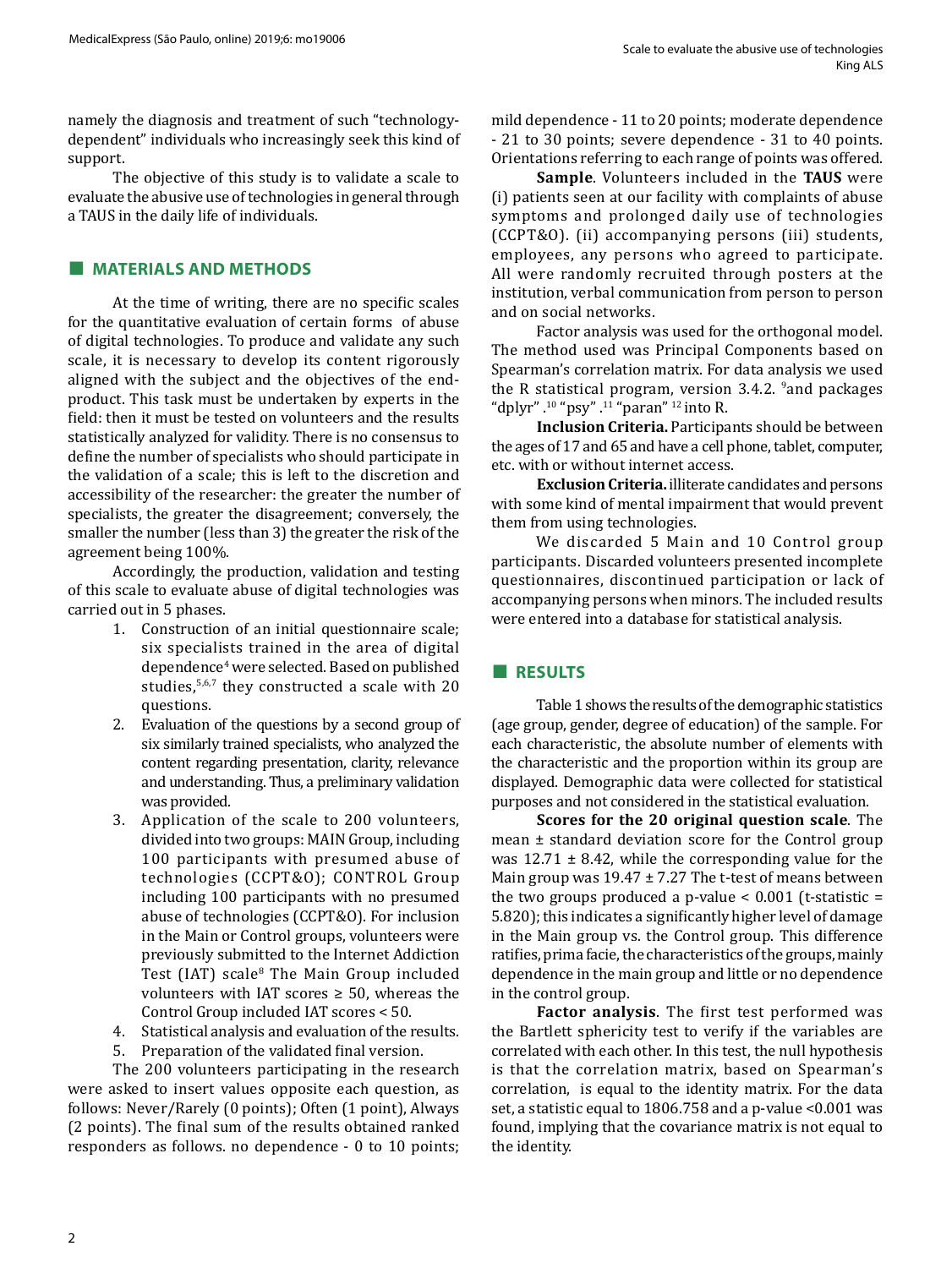The next criterion used to verify the adequacy of the factor analysis was the Kaiser-Meyer-Olkin (KMO) criterion. Its value found was equal to 0.877; values above 0.8 are considered good. $13$  Table 2 DISPLAYS the Measurement of Sampling Adequacy (MSA) indices for each of the variables.

Due to the results for the Bartlett test and the KMO criterion, we considered it appropriate to carry out the factorial analysis for the scale.

The next step was to check the factor loads to determine the number of relevant factors. We used 3 criteria: Factorial Load, Screeplot and Parallel Analysis. Table 3 shows the factorial loads, using the Principal Components as method:

Factor loads with cumulative proportions above 0.9 are considered satisfactory.<sup>13</sup> For this data set, we would have to use 13 factors, which in practice would not solve the problem of data reduction.

### **Table 1.** Descriptive statistics of sample.

|                  |            |                | Gender     |               |                 |            |
|------------------|------------|----------------|------------|---------------|-----------------|------------|
|                  |            | Male           |            |               | <b>Female</b>   |            |
| Control          | 28 (31.1%) |                |            | 62 (68.9%)    |                 |            |
| <b>Main</b>      | 34 (36.2%) |                |            | 60 (63.8%)    |                 |            |
| Age range        |            |                |            |               |                 |            |
|                  | $15 - 25$  | $26 - 36$      | $37 - 47$  | 48-58         | 59-69           |            |
| <b>Control</b>   | 29 (32.2%) | 23 (25.6%)     | 11 (12.2%) | 11 (12.2%)    | 16 (17.8%)      |            |
| <b>Main</b>      | 44 (46.8%) | 23 (24.5%)     | 20 (21.3%) | $5(5.3\%)$    | $2(2.1\%)$      |            |
| <b>Education</b> |            |                |            |               |                 |            |
|                  | Middle     | <b>College</b> | Graduate   | <b>Master</b> | <b>Doctoral</b> | <b>NI</b>  |
| Control          | 21 (23.3%) | 26 (28.9%)     | 37 (41.1%) | $2(2.2\%)$    | $3(3.3\%)$      | $1(1.1\%)$ |
| <b>Main</b>      | 53 (56.4%) | 26 (27.7%)     | $9(9.6\%)$ | $5(5.3\%)$    | $0(0\%)$        | $1(1.1\%)$ |

 $NI = Not informed$ 

## **Table 2.** Measure of Sampling Adequacy (MSA).

| <b>TAUS.1</b>  | TAUS. <sub>2</sub> | TAUS.3         | TAUS.4         | TAUS.5         |
|----------------|--------------------|----------------|----------------|----------------|
| 0.819          | 0.811              | 0.922          | 0.888          | 0.925          |
| TAUS.6         | <b>TAUS.7</b>      | <b>TAUS.8</b>  | TAUS.9         | <b>TAUS.10</b> |
| 0.913          | 0.892              | 0.864          | 0.910          | 0.827          |
| <b>TAUS.11</b> | <b>TAUS.12</b>     | <b>TAUS.13</b> | <b>TAUS.14</b> | <b>TAUS.15</b> |
| 0.756          | 0.851              | 0.897          | 0.893          | 0.870          |
| <b>TAUS.16</b> | <b>TAUS.17</b>     | <b>TAUS.18</b> | <b>TAUS.19</b> | <b>TAUS.20</b> |
| 0.875          | 0.914              | 0.874          | 0.919          | 0.893          |

#### **Table 3.** Factorial loads of Principal Components.

|                       | PC <sub>1</sub> | PC <sub>2</sub> | PC <sub>3</sub> | PC <sub>4</sub> | PC <sub>5</sub> |
|-----------------------|-----------------|-----------------|-----------------|-----------------|-----------------|
| Standard deviation    | 2.762           | 1.328           | 1.205           | 1.114           | 1.059           |
| Variance proportion   | 0.381           | 0.088           | 0.073           | 0.062           | 0.056           |
| Cumulative proportion | 0.381           | 0.470           | 0.542           | 0.604           | 0.660           |
|                       | PC <sub>6</sub> | PC7             | PC <sub>8</sub> | PC <sub>9</sub> | <b>PC10</b>     |
| Standard deviation    | 0.942           | 0.904           | 0.874           | 0.775           | 0.732           |
| Variance proportion   | 0.044           | 0.041           | 0.038           | 0.030           | 0.027           |
| Cumulative proportion | 0.705           | 0.746           | 0.784           | 0.814           | 0.841           |
|                       | <b>PC11</b>     | <b>PC12</b>     | <b>PC13</b>     | <b>PC14</b>     | <b>PC15</b>     |
| Standard deviation    | 0.684           | 0.668           | 0.620           | 0.600           | 0.573           |
| Variance proportion   | 0.023           | 0.022           | 0.019           | 0.018           | 0.016           |
| Cumulative proportion | 0.864           | 0.886           | 0.906           | 0.924           | 0.940           |
|                       | <b>PC16</b>     | <b>PC17</b>     | <b>PC18</b>     | <b>PC19</b>     | <b>PC20</b>     |
| Standard deviation    | 0.545           | 0.514           | 0.511           | 0.442           | 0.428           |
| Variance proportion   | 0.015           | 0.013           | 0.013           | 0.010           | 0.009           |
| Cumulative proportion | 0.955           | 0.968           | 0.981           | 0.991           | 1.000           |

PC = Principal Components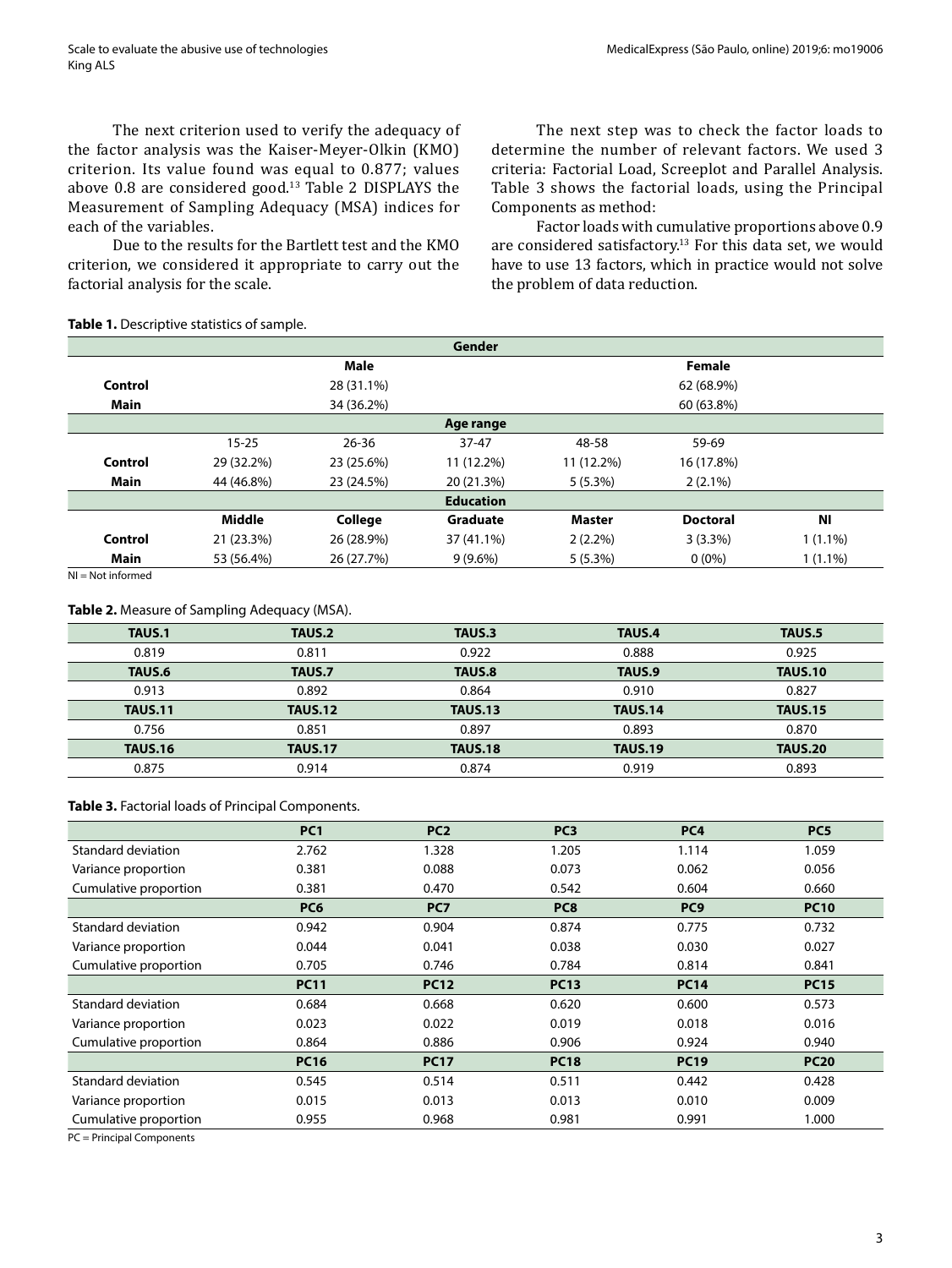The Screeplot criterion of the correlation matrix was tested: in this test we eliminate the factors related to Eigenvalues > 1. Figure 1 presents this criterion:



**Figure 1.** Screeplot Chart. The components with variance values greater than 1 are highlighted, above the red line, because these are the relevant components.

By this criterion, we should use 5 factors, and in this case, the commonalities of the variables are presented in Table 4.

Analyzing the commonalities, it was observed that the question 18 (How often do you usually have the feeling of being accompanied when you are using the technologies (CCPT&O) should be excluded from the initial scale with 20 questions because of a commonality less than 0.5. Therefore, we decided to use the Screeplot as a basis for recompose the questionnaire scale

### **Table 4.** Commonalities for 5 factors.

The third criterion used to find the number of factors was the Parallel Analysis. By this criterion, the number of factors found was equal to 3, and its commonalities are presented in Table 5.

For the number of factors equal to 3, we must remove questions 2, 4, 13, 14, 15, 18, 19 and 20 because they have a commonality less than 0.5, what would eliminate important issues as the goal of the research.

The last step of the study was to calculate Cronbach's alpha,13 in order to measure the internal consistency of the scale. The value found was  $0.910$ , which is considered good.<sup>13</sup>

# **■ DISCUSSION**

Samples from the so-called Main and Control Groups were randomly formed without pre-established concerns about the quantitative distribution of male and female subjects, as well as the distribution of age groups and education level. This resulted in a considerable level of variability, which reinforces the random characteristic of a data collection ensuring realistic results.

Thus, the significant differences in IAT scores for the "Main" and "Control" groups, formed by dependents and nondependents of digital technologies respectively, were ratified by the Main group with an IAT score 60% higher than that of the Control group, securing the quality of the results obtained in the collection. A final validated scale was constructed, with the purpose of being used in clinical practice which fully met what was proposed, namely the evaluation of abusive use of technologies (Computer, cell phone, tablet, among others).

| <b>TAUS.1</b>  | TAUS. <sub>2</sub> | TAUS.3         | <b>TAUS.4</b>  | TAUS.5         |
|----------------|--------------------|----------------|----------------|----------------|
| 0.750          | 0.701              | 0.617          | 0.503          | 0.651          |
| TAUS.6         | TAUS.7             | TAUS.8         | TAUS.9         | <b>TAUS.10</b> |
| 0.623          | 0.700              | 0.744          | 0.679          | 0.702          |
| <b>TAUS.11</b> | <b>TAUS.12</b>     | <b>TAUS.13</b> | <b>TAUS.14</b> | <b>TAUS.15</b> |
| 0.846          | 0.801              | 0.613          | 0.569          | 0.683          |
| <b>TAUS.16</b> | <b>TAUS.17</b>     | <b>TAUS.18</b> | <b>TAUS.19</b> | <b>TAUS.20</b> |
| 0.720          | 0.637              | 0.485          | 0.583          | 0.598          |

**Table 5.** Commonalities for 3 Factors.

| <b>TAUS.1</b>  | TAUS.2         | TAUS.3         | TAUS.4         | TAUS.5         |
|----------------|----------------|----------------|----------------|----------------|
| 0.610          | 0.481          | 0.585          | 0.472          | 0.642          |
| TAUS.6         | TAUS.7         | TAUS.8         | TAUS.9         | <b>TAUS.10</b> |
| 0.592          | 0.611          | 0.586          | 0.649          | 0.684          |
| <b>TAUS.11</b> | <b>TAUS.12</b> | <b>TAUS.13</b> | <b>TAUS.14</b> | <b>TAUS.15</b> |
| 0.652          | 0.680          | 0.462          | 0.458          | 0.473          |
| <b>TAUS.16</b> | <b>TAUS.17</b> | <b>TAUS.18</b> | <b>TAUS.19</b> | <b>TAUS.20</b> |
| 0.597          | 0.591          | 0.195          | 0.418          | 0.405          |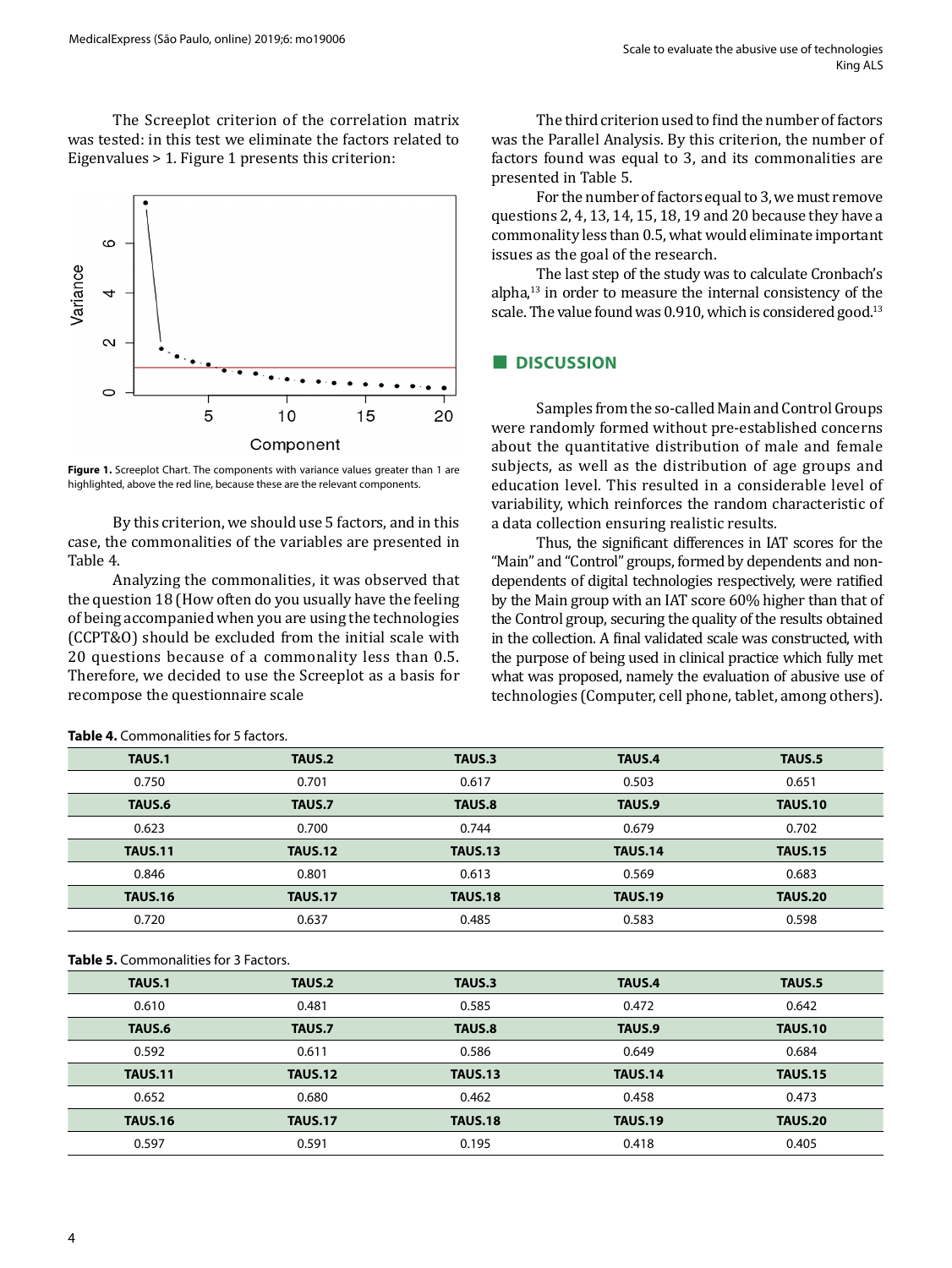Factorial Analysis was then performed based on the results of the Bartlett sphericity tests that confirmed the correlation between the variables that constitute the questionnaire, in addition to the very satisfactory KMO index, equal to 0.877, a value above the statistically reference value of 0.8.13 The first of three criteria, Factorial Loads, signaled a high value of 13 factors for an initial scale with 20 questions, which made it a useless criterion.

The second criterion was the Screeplot which, despite pointing to 5 factors, suggested the withdrawal of only one of the 20 questions from the initial scale mentioned above. The indication of this withdrawal was due to the fact that the commonality of this question, extracted by the Screeplot Criterion was 0.485, thus below 0.5, which is a criterion for withdrawing a question from a scale. Withdrawing just one question leads to an excellent Cronbach's Alpha of 0.910, corroborating with judicious scale construction.

As the third and last criterion, the Parallel Analysis pointed to only 3 factors, but with the suggestion to withdraw 8 questions out of a total of 20, which would compromise the consistency of the scale.

Thus, the Screeplot Criterion was used to recompose the **TAUS** Scale, now with 19 questions, pointing to a positive and consistent adequacy to obtain data on dependence on digital technologies.14-16

As a limitation of the study, we came across an absence of specific validated instruments capable of investigating behavior using technologies on a day-to-day basis, which might have helped us in the preparation of the present scale. Future studies are recommended so that we can refine the research in all areas and especially on the subject of digital dependence.

# **■ CONCLUSION**

The results obtained provided a validated version for the TAUS, with 19 questions appropriate to clinical and research contexts for clarity and accuracy.

Statistical results showed that the issues of the final version of the scale presented alignment among them, qualifying it as positive to measure the abusive use of technologies (CCPT&O). The final version of **TAUS** can be used, whenever it is necessary to carry out research projects related to the subject digital dependency.

With the results of new studies using the **TAUS**, we can better observe the clinical, cognitive-behavioral, social and professional effects resulting from the impact caused by the interference of the technologies (CCPT&O) in the daily life of individuals. We can also expand scientific knowledge, improve outpatient care and develop forms of conscious use of technologies such as prevention and reduction of physical and/or psychological damage in the population.

We recommend that the study be replicated in a larger sample and representative of the target population.

# **■ AUTHOR CONTRIBUTION:**

ALS King - planned, reviewed the literature, applied the scales, worked on the database, wrote this article.

MK Padua - applied the scales and wrote this article.

E Guedes - applied the scales and wrote this article. LL Gonçalves - analyzed statistically and wrote this

article. FL Guimarães - applied the scales, worked in the

database. HK Santos - analyzed statistically and wrote this article.

D Rodrigues - analyzed statistically and wrote this article.

AE Nardi - guided and wrote this article.

# **■ CONFLICT OF INTEREST**

Authors declare no conflict of interest.

# **■ ACKNOWLEDGEMENTS**

This work was supported by: Carlos Chagas Filho Foundation for Research Support of the State of Rio de Janeiro (FAPERJ); Institute of Psychiatry (IPUB) of the Federal University of Rio de Janeiro (UFRJ); Delete - Conscious Use of Technologies.

## **■ REFERENCES**

- 1. King ALS, Nardi AE, Cardoso A (Organizadores). Nomofobia Dependência do computador, internet, redes sociais? Dependência do telefone celular? O impacto das novas tecnologias interferindo no comportamento humano. Editora Atheneu, RJ, 2015.
- 2. King ALS, Valença AM, Silva AC, Sancassiani F, Machado S, Nardi AE. Nomophobia: Impact of Cell Phone Use Interfering with Symptoms and Emotions of Individuals with Panic Disorder Compared with a Control Group. Clinical Practice & Epidemiology in Mental Health. 2014;10:28-35 doi: 10.2174/1745017901410010028.
- 3. King ALS, Valença AM, Nardi AE. Nomophobia: the Mobile Phone in Panic Disorder With Agoraphobia Reducing Phobias or Worsening of Dependence? Cog Behav Neurol 2010;23(1):52-4. doi: 10.1097/ WNN.0b013e3181b7eabc
- 4. Gonçalves LL. Dependência Digital: tecnologias transformando pessoas, relacionamentos e organizações. Barra Livros, RJ, 2017.
- 5. Guedes E, Nardi AE, Guimarães FMC, Machado S, King ALS. Social networking, a new online addiction: a review of Facebook and other addiction disorders. MedicalExpress. 2016;3(1):M160101. DOI:10.5935/MedicalExpress.2016.01.01..
- 6. King AL, Nardi AE. Novas tecnologias: uso e abuso. In: Associação Brasileira de Psiquiatria; Nardi AE, Silva AG, Quevedo JL, organizadores. PROPSIQ Programa de Atualização em Psiquiatria: Ciclo 3. Porto Alegre: Artmed/ Panamericana; 2013. p. 9-27. (Sistema de Educação Médica Continuada a Distância, v. 2).
- 7. King ALS; Valença AM; Silva ACO; Baczynski T; Carvalho MR; Nardi AE. Nomophobia: dependency on virtual environments or social phobia? Comp Human Behav. 2013;29(1):140-4. DOI:10.1016/j. chb.2012.07.025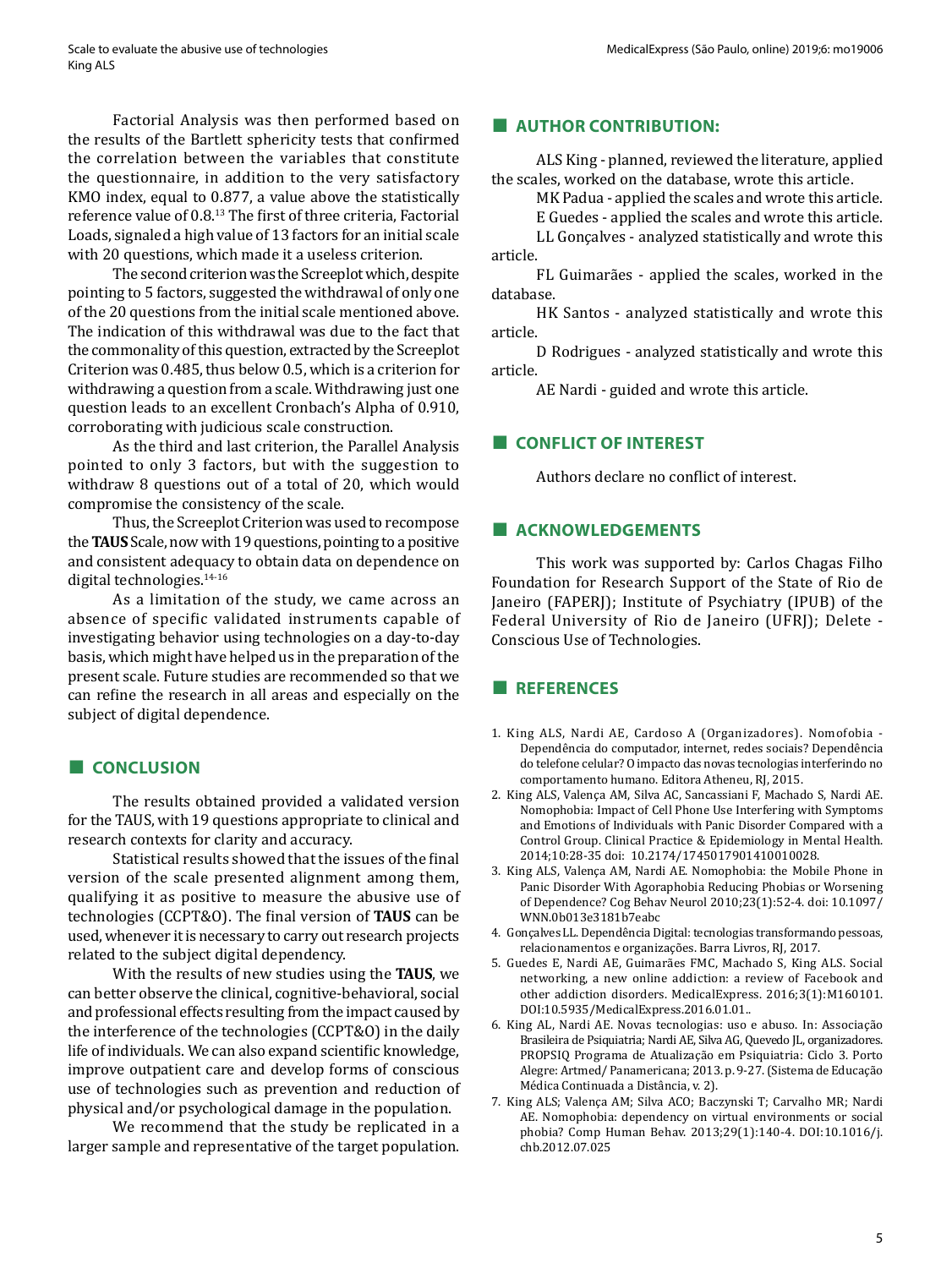- 8. IAT -The Center for Internet Addiction Recovery, Copyright 2009-2010 by The Center for Internet Addiction; Web Site Designed by [Next](http://nextsunrise.com/)  [Sunrise Studios, Bradford PA](http://nextsunrise.com/).
- 9. R Core Team (2017). R: A language and environment for statistical computing. R Foundation for Statistical Computing, Vienna, Austria. URL [https://www.R-project.org/.](https://www.R-project.org/)
- 10. Wickham H, François R, Henry L, Müller K (2017). dplyr: A Grammar of Data Manipulation. R package version 0.7.4. [https://CRAN.R-project.](https://CRAN.R-project.org/package=dplyr) [org/package=dplyr.](https://CRAN.R-project.org/package=dplyr)
- 11. Falissard B. (2012). psy: Various procedures used in psychometry. R package version 1.1. <https://CRAN.R-project.org/package=psy>

#### **Annex 1 \_ Validated final version**

**Scale to evaluate the Abusive Use of Technologies (TAUS)**

**Technologies = Computer, cell phone, tablet, among others (CCPT&O).**

Date: \_\_\_\_\_/\_\_\_\_/\_\_\_\_\_\_ Age: \_\_\_\_\_\_\_\_\_\_\_\_\_\_\_\_ Volunteer name: \_\_\_\_\_\_\_\_\_\_\_\_\_\_\_\_\_\_\_\_\_\_\_\_\_\_\_\_\_\_\_\_\_\_\_\_\_\_\_\_\_\_\_\_\_\_\_\_\_\_\_\_\_\_\_

Gender:  $F()M()$ Works: Yes ( ) No ( ) Unemployed: Yes ( ) No ( ) Level of Education: ( ) Middle ( ) Higher ( ) Graduate ( ) Master ( ) Doctoral Signature of Volunteer: \_\_\_\_\_\_\_\_\_\_\_\_\_\_\_\_\_\_\_\_\_\_\_\_\_\_\_\_\_\_\_\_\_\_\_\_\_\_\_\_\_\_\_\_\_\_\_\_\_ e-mail:\_\_\_\_\_\_\_\_\_\_\_\_\_\_\_\_\_\_\_\_\_\_\_\_\_\_\_\_\_\_\_\_\_\_\_\_\_\_\_\_\_\_\_\_\_\_\_\_\_\_\_\_\_\_\_\_\_\_\_\_\_\_\_ Phone:\_\_\_\_\_\_\_\_\_\_\_\_\_\_\_\_\_\_\_\_\_\_\_\_\_\_\_\_\_\_\_\_\_\_\_\_\_\_\_\_\_\_\_\_\_\_\_\_\_\_\_\_\_\_\_\_\_\_\_\_\_\_\_

Interviewer: \_\_\_\_\_\_\_\_\_\_\_\_\_\_\_\_\_\_\_\_\_\_\_\_\_\_\_\_\_\_\_\_\_\_\_\_\_\_\_\_\_\_\_\_\_\_\_\_\_\_\_\_\_\_\_\_\_\_

The test is a scale with 19 questions that measure the mild, moderate and severe levels of abusive use of technologies (computer, cell phone, tablet, etc. - CCPT&O) in everyday life.

Please enter the number corresponding to the answer next to the question:

Never/Rarely (0) Frequently (1) Always (2)

## **QUESTIONS**

1- How often do you usually use CCPT&O technologies for more than three hours throughout your day?

2- How often do you usually use CCPT&O for more than four hours throughout your day?

- 3- How often when you stop using the CCPT&O do you usually go back to it?
- 4- How often do you usually feel happier when using CCPT&O in your day?
- 5- How often do you usually feel sad when you cannot access CCPT&O in your day?
- 6- How often do you usually feel anxious when you realize you have no access to CCPT&O technologies?

7- How often do you usually experience some kind of physical discomfort, such as chest tightness, a sore throat, palpitation, shortness of breath, or dizziness when you realize that you have no access to the CCPT&O?

8- How often do you usually feel afraid when you realize that you are without access to the CCPT&O?

9-How often do you usually feel nervous when you realize that you have no access to the CCPT&O?

10- How often do you usually feel rejected when you realize that someone has read and not immediately responded to your messages or emails on the CCPT&O?

11- How often do you usually use CCPT&O to post something to see the reaction of others and if it is positive do you feel more important/valued?

- 12. Dinno A (2012). paran: Horn's Test of Principal Components/Factors. R package version 1.5.1.<https://CRAN.R-project.org/package=paran>.
- 13. Hair-Jr JF, Rabin B, Money AH, Samouel P . Fundamentos de métodos de pesquisa em administração. Tradução: Lene Belon Ribeiro. Porto Alegre: Bookman, 2005.
- 14. King ALS, Guedes E, Nardi AE. Cartilha Digital. Porto Alegre: EducaBooks, 2017.
- 15. King ALS, Guedes E, Nardi AE. Ergonomia Digital. Porto Alegre: EducaBooks,2017.
- 16. King ALS, Guedes E, Nardi AE. Etiqueta Digital. Porto Alegre: EducaBooks, 2017.